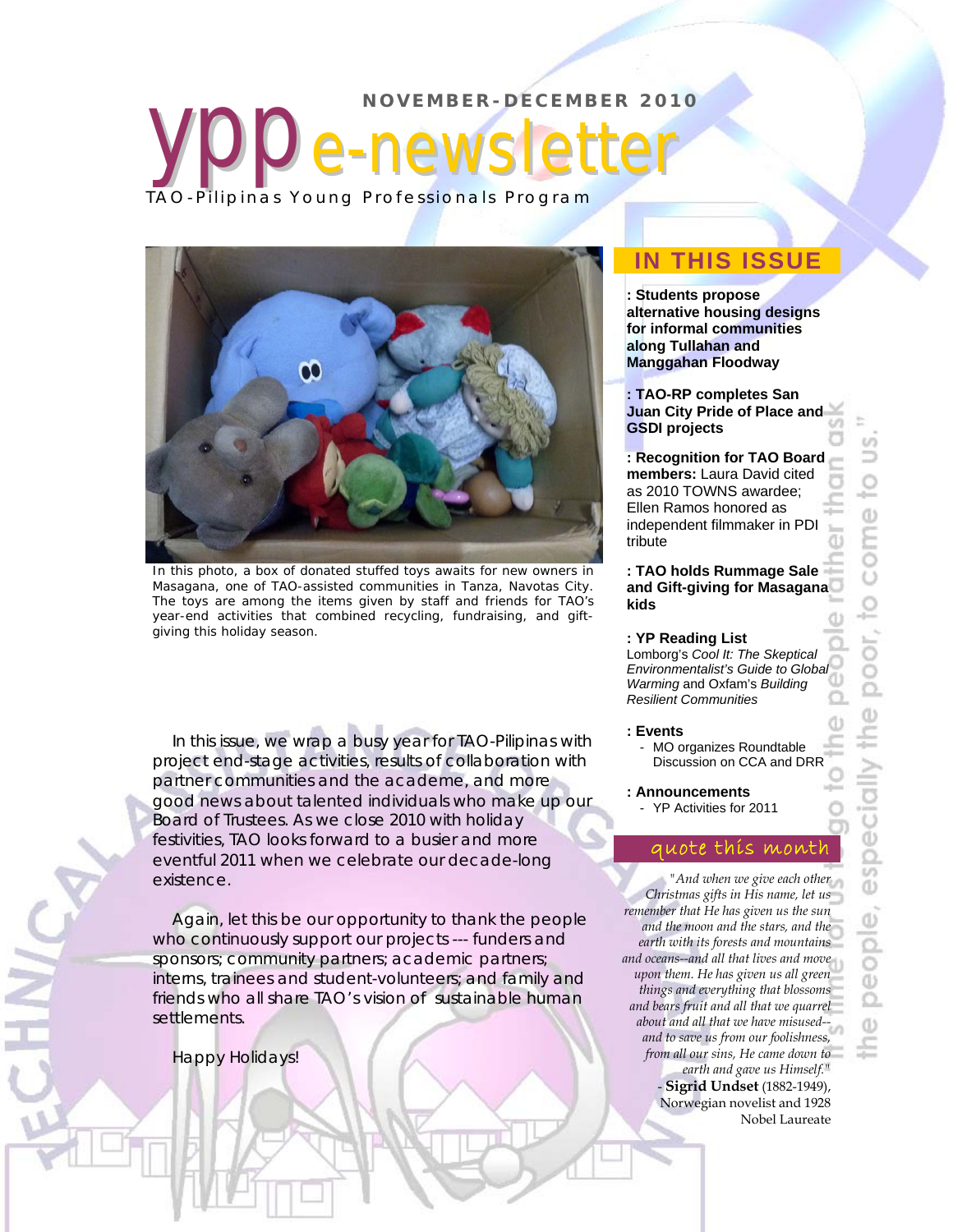# **Students Propose Alternative Housing Designs for Informal Communities along Tullahan River and Manggahan Floodway**

A class of 5th year architecture students from the University of the Philippines College of Architecture (UPCA) developed alternative design proposals to housing poor (majority of which are also income poor) communities living along the Manggahan Floodway in Pasig City and in the in-city resettlement area in Barangay Gulod, Quezon City. The Planning and Urban Design (Arch163) class, under the guidance of TAO Executive Director Arlene Lusterio, completed the design task by working with community groups belonging to the Alliance of People's Organizations Along Manggahan Floodway Pasig and the Gulod Urban Poor Alliance (GUPA). Their final designs were presented on October 19, 2010 at the College of Architecture Museum in UP Diliman to representatives of GUPA and the 10 people's organizations in Barangays Sta. Lucia, Maybunga, and Rosario in Pasig City. Guests who also graced the event and gave critiques included Ana Oliveros of Foundation for the Development of the Urban Poor, Luz Malibiran of Community Organizers Multiversity and Dennis Murphy of Urban Poor Associates.

The semester-long design exercise enabled the students to complete the course that specifically focused on the "Socio-Cultural and Institutional Aspects of Housing" and more importantly, gain insight into the actual situation and needs of informal communities struggling for security of tenure. Through site immersion, research, and consultations with the community groups, six design proposals were developed and unveiled during the October 19 presentation. Though not aimed at providing final solutions to the housing situation along the river and floodway, the students' proposals gave the community groups several design ideas that could be further enhanced and developed into feasible project proposals.



*UP Architecture student Rissa Espiritu present their design scheme for Barangay Maybunga* 



*Community representatives examine the architectural designs printed on tarpaulin* 



*The class conducted site visit and interviewed community leaders prior to designing* 

The six design proposals presented by the class were:

1. "Pagbubuklod, Itaguyod sa Gulod": A Responsive and Sustainable Community Proposal for Ernstville, Brgy. Gulod presented by Anthony M. Ceperiano and Gailord Benedict Bagcal;

**Please turn to page 4.**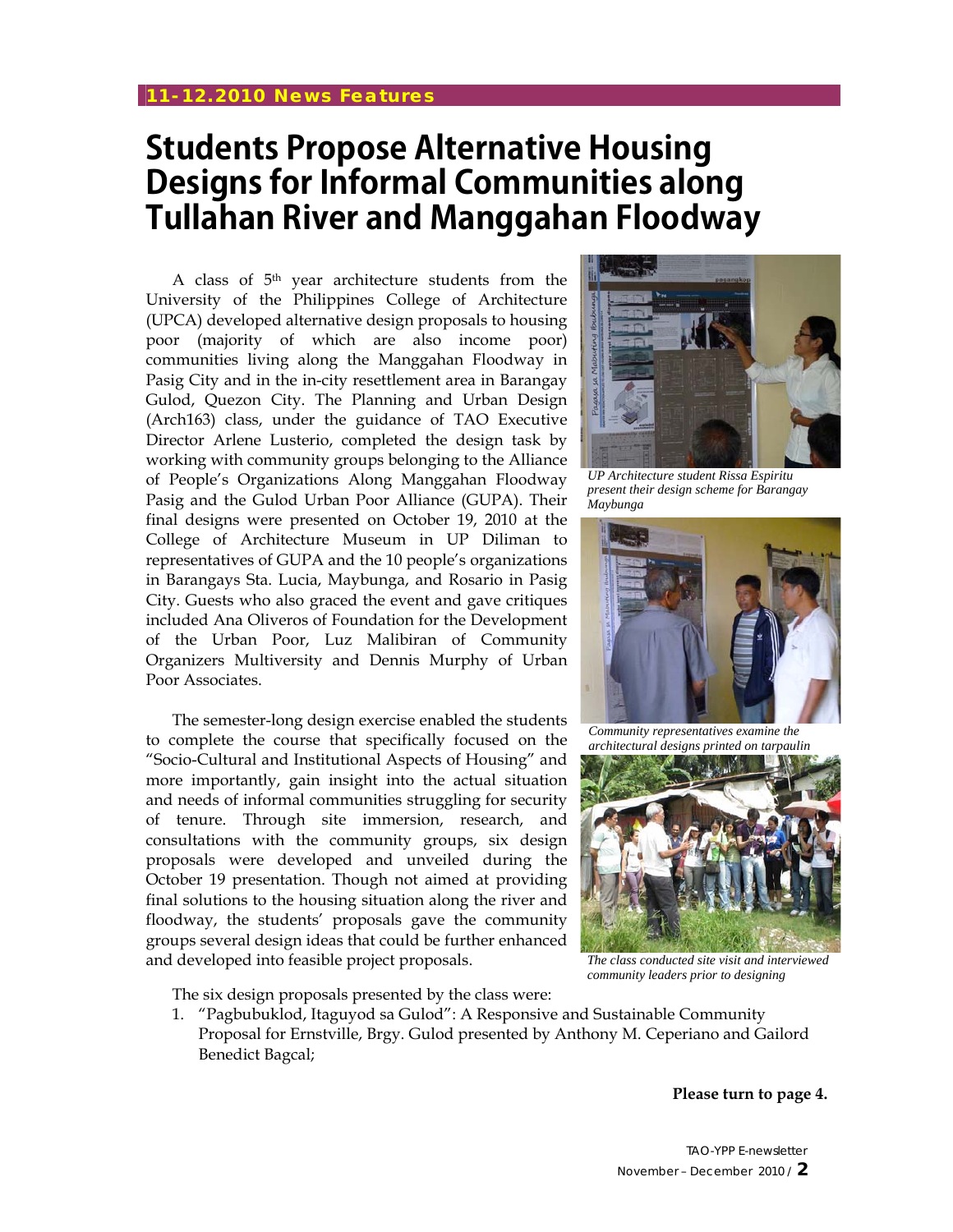## **TAO-RP completes San Juan City Pride of Place and GSDI projects**

### **TAO and UP-CA present joint research project to San Juan City LGU**

On December 06, 2010, the Research and Publications staff of TAO-Pilipinas headed by Arch. Faith Varona together with the UP College of Architecture (UP-CA) History, Theory, and Criticism (HTC) Laboratory presented its research project to the local government unit of San Juan City. The research project which is entitled Searching for Genius Loci: San Juan City Pride of Place was presented by Prof. Emilio Ozaeta of the UP-CA HTC Laboratory. The audience was composed of Mayor Guia Gomez, Vice-Mayor Francis Zamora, city councilors, and the various department heads of San Juan City.

This research project which began early this year is funded by the National Commission for Culture and the Arts (NCCA). The main objective of the project is to look for the spirit of place of San Juan through interviewing its residents and documenting the different areas in San Juan. TAO-Pilipinas through its Research and Publications program teamed up with the architecture students of UP-CA through the UP-CA HTC Laboratory headed by Prof. Emilio Ozaeta and Prof. Rene Mata. The student researchers went around the different barangays of San Juan during their initial site visit. The research team eventually decided to focus on Barangays Tibagan, Batis, and Balong-Bato as their area of study. After several site visits and field interviews, the research team came up with four themes based on the results of the field interviews to characterize the spirit of place of San Juan and these are: Alaala, Pamayanan at Pinuno, Tahanan, and Pagbabago. The research team also made use of water to symbolize the spirit of place of San Juan. Water figured prominently during the field interviews conducted by the student researchers.



*The research team with Mayor Guia Gomez (3rd from left); Allenmarie Alejo, head of the Tourism Office of San Juan (leftmost); and Dr. Fernando Zialcita (2nd to the left) and Erik Akpedonou from the Ateneo Social Science Department* 

All of these results were presented to the LGU of San Juan. Recommendations were also given by the research team which included organizing a walking tour of San Juan, coming up with a coffee table book about San Juan, an audio-video presentation about San Juan, and a children's comic book that showcases the history of San Juan and its spirit of place. All in all, the LGU of San Juan led by its mayor, Guia Gomez, was very receptive of the research project and the possibilities that it offered.

Currently, the research project is at its final stage with the final report being written for submission to NCCA. The LGU will also receive a copy of the final report once it is finished. *(Angel Sales)* 

 $\sim 0 \sim 0 \sim 0 \sim 0$ 

### **Survey on SDI needs of NGOs and LGUs finished**

TAO-Pilipinas recently completed the conduct of a needs assessment survey on the Spatial Data Infrastructure (SDI) requirements of LGUs and the NGO sector in the country. The research forms part of a project grant from the Global Spatial Data Infrastructure Association. Almost thirty (30) non-government organizations and fifteen (15) local government units participated in the project whose goal is to recommend steps for the development and use of Geographic Information Technologies (GIT) and SDI-based services.

The survey results showed that all participants use maps in their work and that maps are obtained from both the public and private sectors. Survey participants also shared that information from the maps are usually insufficient and that most employees in their offices lack capability in handling maps and need to undergo training and skills enhancement. From the assessment survey, a new proposal will be developed for the next phase in building a spatial data infrastructure.

During the data gathering phase of the research, a blog site was built via the URL: www.sdi4philippines.blogspot.com. The site contains articles on how spatial data infrastructures and mapping help in development work, both internationally and locally. It also aims to inform the public about the benefits and opportunities of having a spatial data infrastructure. *(Bey de Castro)*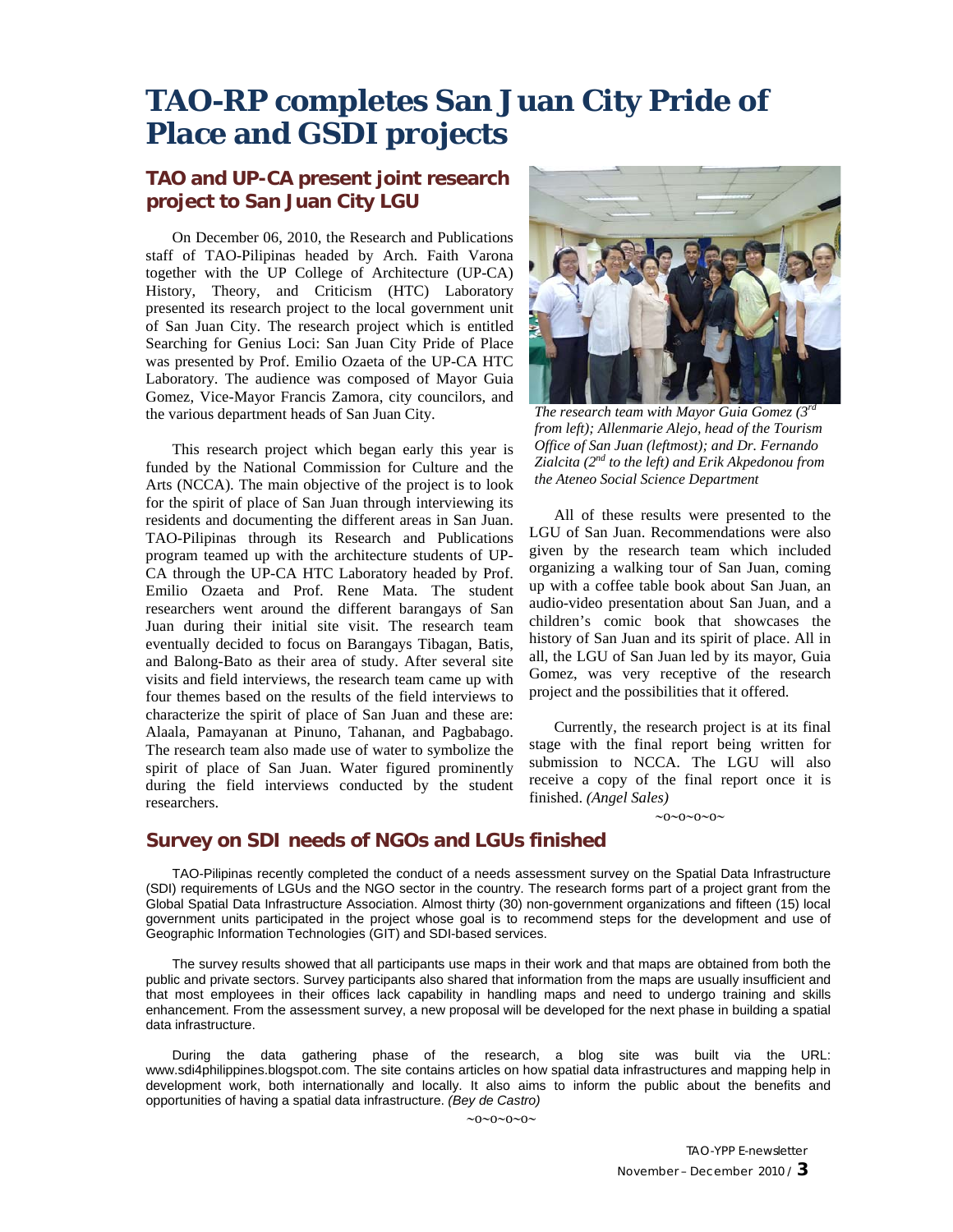# Recognition for TAO Board members

### **Laura David cited as 2010 TOWNS awardee**

TAO Board of Trustee (BOT) President Dr. Laura T. David and 10 other women were recipients of this year's The Outstanding Women in the Nation's Service (TOWNS) awards. His Excellency President Benigno Simeon C. Aquino III presented the awards at the ceremony held at the Malacañang Palace last November 5, 2010.

**"**The TOWNS award is presented by the TOWNS Foundation to outstanding Filipino women ages 21 to 45 years old who have contributed positively to strengthening national capability and in shaping the nation's future and served as catalysts for economic, social, and cultural development by providing pro bono their time, talent and resources to government, business media, the arts, the academe, sports, and non‐government organizations." Every three years since 1974, TOWNS has already cited 138 outstanding women achievers who have made considerable contribution to national development. (http://www.towns.org.ph/)

Dr. Lau David is the first female oceanographer in the country and a faculty member in the UP Marine Science Institute. In 2007, she was also chosen by the National Academy of Science and Technology (NAST) as one of the country's Outstanding Young Scientists for her work in Physical Oceanography.



*Pres. Benigno Simeon C. Aquino III with the 2010 TOWNS awardees. Laura David is at extreme right. (photo from www.abs-cbnnews.com)* 

*"Kakaiba din talaga ang nararamdaman kapag kapwa mo babae ang nagbibigay pugay sa iyong mga nagawa na sa buhay na ito. Nagbibigay inspirasyon at lakas para tuluyan mong tahakin ang landas na minithi. Sa ganang ito gusto ko rin ihandog ang karangalang ito sa mga babaeng nagpapatunay ng ganap ng katatagan ng FIlipina: sa aking nanay at biyenan, sa aking mga ka‐trabaho lalo na sa UP Marine Science Institute, sa mga tapat kong nagniningning na mga kaibigan, sa mga masugid na propesyonal ng TAO‐Pilipinas, at higit sa lahat sa mga manang ng mga komunidad na siya naming kasangga tungo sa ikauunlad ng kinabukasan"*, Ms. Lau said in an emailed statement to TAO.

The awardees were screened by a six-member panel of judges, composed of Chief Justice Renato Corona, former health secretary Esperanza Cabral, CHED chair Patricia Licuanan, Management Association of the Philippines president Eusebio Tan, TOWNS president Carmina Aquino and TOWNS search committee chair Imelda Villar. *(Rosalyn Veneracion)*

### **Ellen Ramos honored as independent filmmaker in PDI tribute**

TAO Board of Trustee (BOT) member Architect Ellen Ramos is included in the list of honorees for the  $1<sup>st</sup>$  Inquirer Indie Tribute. Twenty-five independent filmmakers are being honored by the Philippine Daily Inquirer on the occasion of its 25<sup>th</sup> anniversary.

Ellen is part of this select list of indie filmmakers who have won accolades in numerous international and local film festivals. Her films, codirected with Paolo Villaluna, include "Ilusyon" (2005), "Selda" (2007), and "Walang Hanggang Paalam" (2009). "Ilusyon" was also the first digital film to receive an "A" rating from the Cinema Evaluation Board. Her latest work is "Ganap na Babae" which was shown in Cinemalaya 2010. Aside from being an architect, Ellen is also a multi-awarded graphic designer. (Ge Matabang)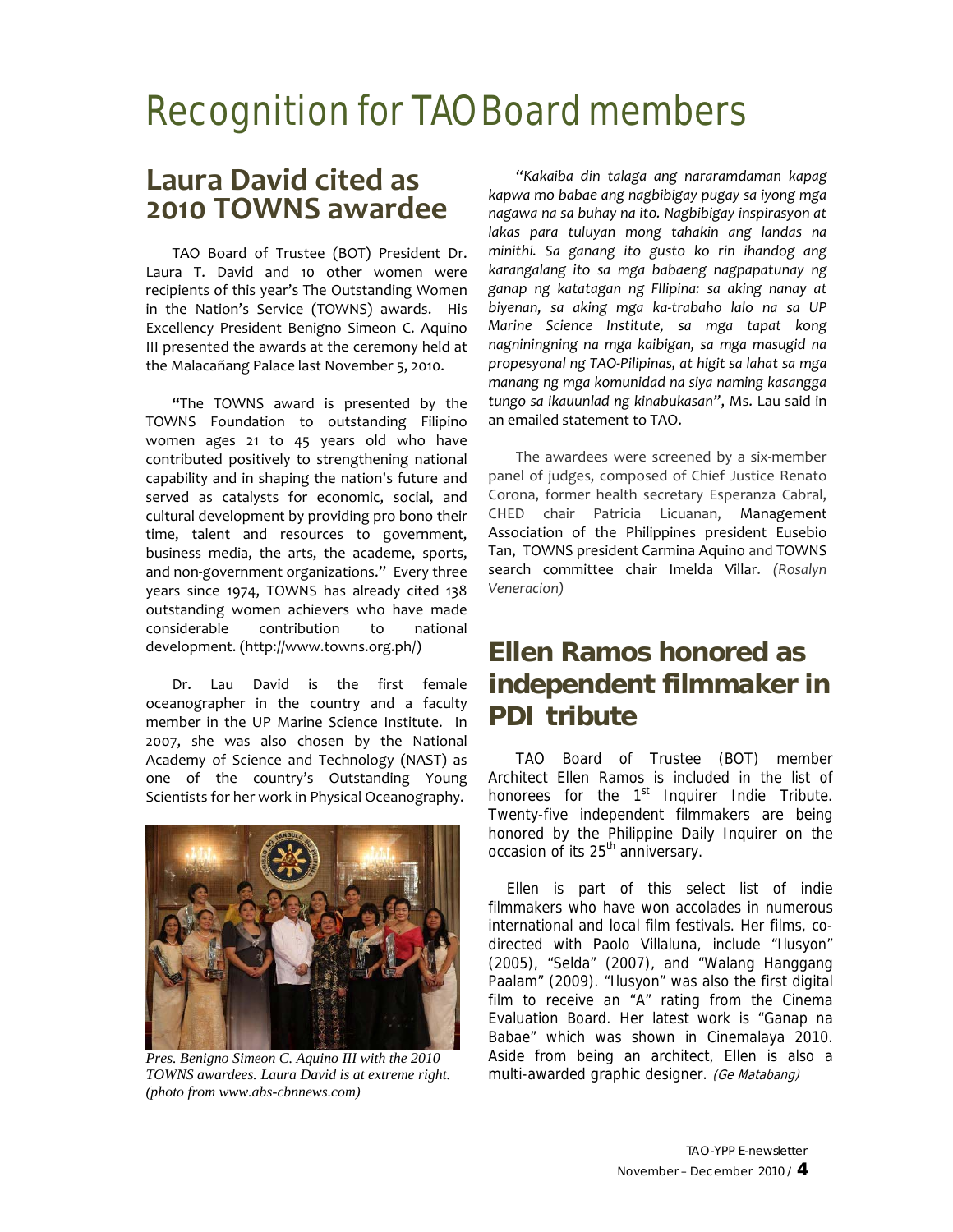# **TAO holds Rummage Sale and Gift-giving for Masagana kids**

A Pre-Christmas Rummage Sale was held last December 3, 4 & 11, 2010 at the TAO office in Quezon City. This activity was carried out to support a series of events planned by the organization to mark its 10<sup>th</sup> Anniversary celebration. The events, scheduled to run from August to December 2011, include a Partners Forum, YP Reunion, Photo Exhibit, Community Products Fair, and a



special 10<sup>th</sup> issue of TAO Shelter Magazine.

The rummage sale items were donated by the staff as well as generous friends and partners of TAO. (See list of donors on page 8.) Items were set up at the office garage and were sold at urban poorfriendly prices. The first day of the sale was opened to partner communities so that they have the first option to buy items in the sale. First day buyers were mostly from the TAO-assisted communities in Navotas City. Succeeding sale days were then opened to all interested shoppers within the vicinity. The 3-day activity generated about PhP16,000 in sales.

TAO also organized a gift-giving event for children in MASAGANA, one the TAO-assisted communities in Navotas City. Donations of used toys, books, clothes and vitamins were packaged into eighty (80) Christmas gift packs which were given away on December 17, 2010. The kids gave impromptu dance numbers as they received the gifts from TAO staff and volunteers.

TAO is looking into making these regular events during the Christmas season to benefit partner communities and generate additional funds for small activities. *(Rosalyn Veneracion, Ge Matabang)*

### **Students Propose Alternative Housing…** (From page 2)

- 2. "Bagong Bahay, Bagong Buhay": An Alternative Housing and Berm Development Approach for Brgy. Rosario presented by Myra Elisse Anit and Florence Anne Reyes;
- 3. Bamboo Housing Project for Manggahan Floodway (Sta. Lucia East, Purok 1,2 and Pinagbuklod) presented by Keith Ann Aquino and Catherine Marie Reyes;
- 4. Urban Design Schemes for Barangay Sta. Lucia Purok 3-6 presented by Maria Christina Alombro and Glenda Lozano;
- 5. "Pag-asa sa Mabuting Bunga": Disaster Risk Reduction Applied to Lowcost Housing in Barangay Maybunga Blocks 1-4 presented by Rissa Espiritu and Laura May Venus; and
- 6. "Bagong Bunga sa Maybunga": A Community Development Project for Barangay Maybunga Blocks 5-9 presented by Vittoria Lou Mawis and Rebecca Cantalejo.

The presentation materials developed by the students (including exhibit posters printed on tarpaulins) were turned over to the community groups. UPCA College Secretary Nicolo del Castillo, in his closing remarks, encouraged similar collaborations with community groups as a venue for students to come up with more socially-responsive designs. *(Ge Matabang)*



*Children on top styrofoam rafts troop to the activity site.* 



*(L-R): Gifts unloaded from service jeep and carried by Masagana community members to activity site; TAO staff and volunteer host gift-giving activity; Children receiving their Christmas gift packs.* 

TAO-YPP E-newsletter November – December 2010 / **5**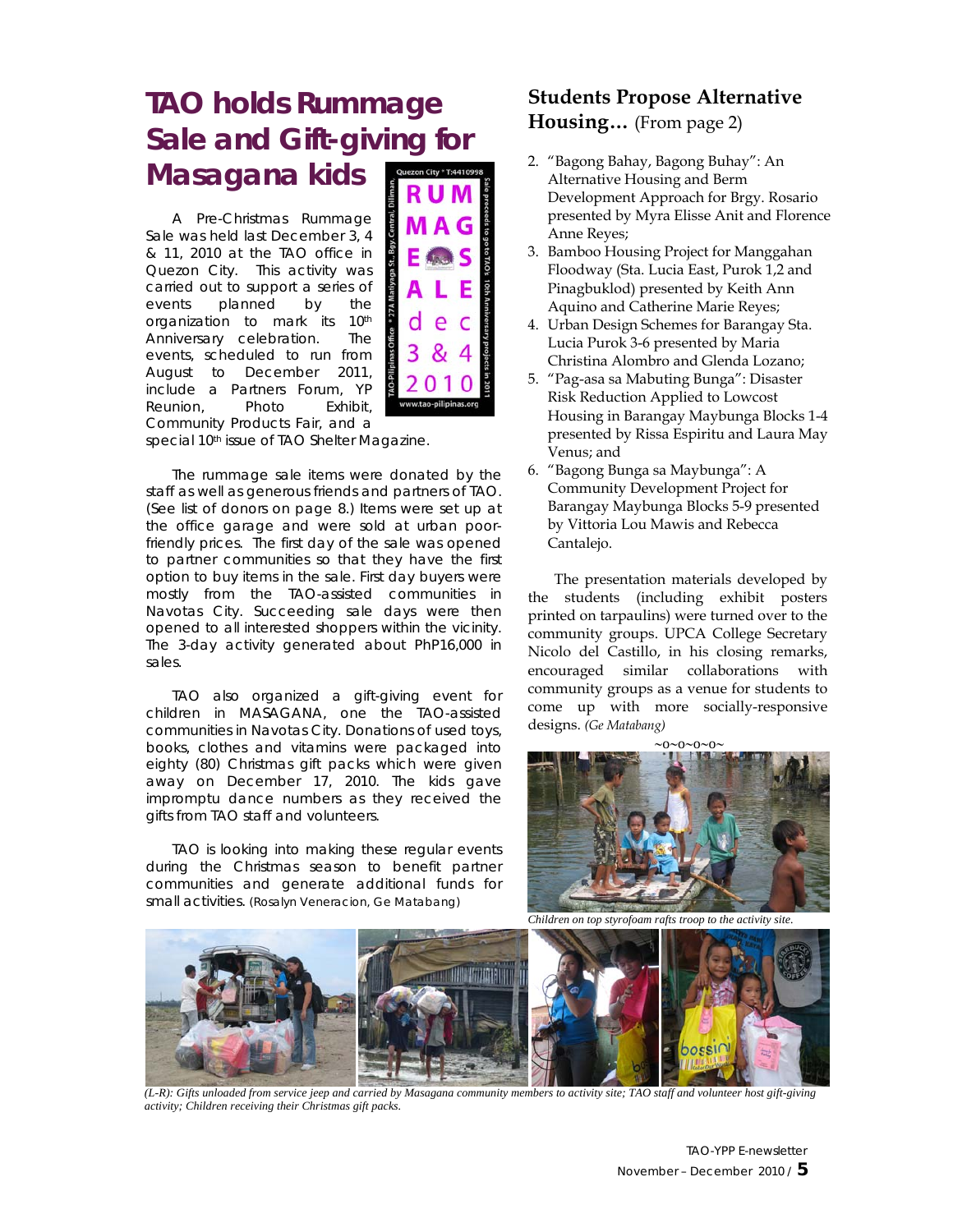### **YP Reading List**

Every issue, the YP e-newsletter features a selection of TAO Resource Center & Library materials as reviewed by TAO staff and volunteers. The TAO Resource Center & Library is now open for students and researchers' use. Library use is by appointment and guidelines may be viewed at **http://www.tao-pilipinas.org/resources/library**. You may call Angel Sales at 441-0998 / 436-7301 or email **lib@tao-pilipinas.org** to schedule your visit.



Title: **Cool It: The Skeptical Environmentalist's Guide to Global Warming**  Author: **Bjorn Lomborg** Publisher: **Alfred A. Knopf (2007)**

About the author: Bjorn Lomborg is a Danish author, director of the Copenhagen Consensus Center, and adjunct professor at Copenhagen Business School.

In the book *Cool It*, author Bjorn Lomborg strikes a middle ground between the "deniers" and the "alarmists" in the global warming debate. Lomborg acknowledges global warming to be real and man-made but questions

why policy actions are singularly focused on reducing carbon emissions. Much of the book is an argument (based on cost-benefit analysis) against policies on carbon cuts such as the Kyoto Protocol as very expensive solutions that will do very little far into the future (i.e. reduction in temperature increase will be miniscule and will only postpone expected temperature increase by five years, from 2100 to 2105). Lomborg also laments the hyped and apocalyptic portrayal of global warming by the media and politicians like Al Gore. He contends that climate change is a problem but not the end of civilization; and global warming is but one issue which humanity needs to deal with, overshadowing more pressing problems like poverty, hunger and disease.

*Cool It* offers an alternative view into the climate change discussion, especially now that many disaster events are being directly attributed to global warming. One such scenario is the increasing severity of hurricanes/tropical cyclones resulting in greater and more widespread damage. Lomborg puts into perspective the societal factors that play a larger role in the increasing global cost of climate-related disasters --- as more people move into risk-prone areas, more assets will be harmed. Thus, addressing societal factors through adaptation measures (e.g. land use and zoning, improved building codes) rather than climate policies will be the more sensible solution.

The book argues for cheaper and simple measures that can yield bigger benefits and that will ultimately improve the environment and the quality of life for humanity. Instead of carbon cuts, it proposes boosting spending on research and development (R&D) of alternative non-carbon emitting energy technologies to make them affordable for all countries. Lomborg also says that the smarter strategy is to prioritize poverty reduction, access to safe water, sanitation and health care so that societies would be better equipped to tackle the impacts of inevitable climate change.

Not all readers may agree with the author's point of view but the book surely lives up to its title. After all the firestorm of compelling documentaries on global warming to spur every human being to take action, *Cool It* is a douse of water to make you stop and take a skeptical approach. Quite effective that in the end, the reader is bound to question whether the very proposals put forth by the author are genuinely effective solutions to combat climate change. *(Ge Matabang)*



#### Title: **Building Resilient Communities: Good Practices in Disaster Risk Management in the Philippines** Author/Publisher: **Oxfam Great Britain Philippines Programme**

*Building Resilient Communities* is the output of a project implemented by Oxfam Great Britain in the Philippines and funded by the European Commission Humanitarian Aid department through its disaster preparedness program, DIPECHO (Disaster Preparedness Program of the European Commission Humanitarian Aid Department). It is a collection of stories of good practices in disaster risk management which community organizations, government and non-government organizations in different parts of the country have developed over time. It is also accompanied by a 10-minute video documentary that features the same stories and giving it (as stated in the book) "a human dimension: the face of the person, the feel of the place where the hazard exists, the sentiments and insights expressed directly by the actual people who lived through a

disaster and learned from it."

What I particularly like about the compilation is its organized such that each story consisted of Implementation Steps; Results and Outcomes; and Lessons and Challenges that would guide the readers in forming their own communitybased initiatives. The story of a functional literacy program that integrates disaster risk management in Camarines Sur included their estimated budget for each step as well. The stories in this publication show that even in spite of poverty and despair, people can do something if they work together with their community and other institutions to develop their capacities and achieve their goals. They provide lessons and experiences to ease the readers' access to information on disaster risk reduction that would help generate replicable strategies or even better practices that apply in the readers' own situations. *(Rosalyn Veneracion)*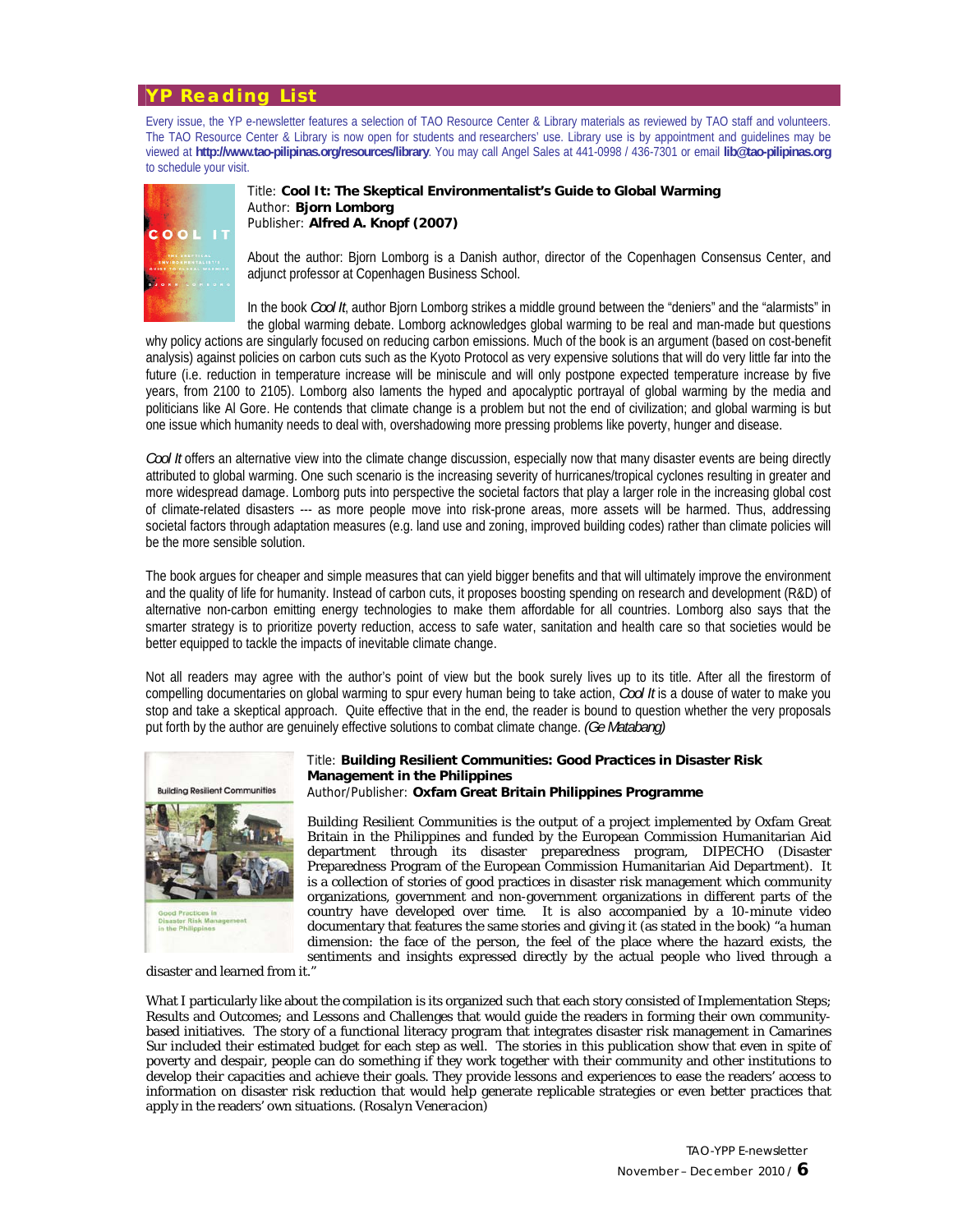#### **Events**



### **MO Holds Roundtable Discussion on Climate Change Adaptation and Disaster Risk Reduction**

The Manila Observatory, in cooperation with Christian Aid UK Philippines and the Province of Albay, hosted a Climate Change-Disaster Risk Reduction roundtable discussion entitled "The 2nd Scientists' and Community Development

Practitioners' Roundtable on Climate Change Adaptation and Risk Reduction" last October 15, 2010 at the Klima Climate Change Center, Manila Observatory, Ateneo de Manila University Campus in Quezon City. The whole day conference brought together experts and practitioners from institutions working on the different aspects of climate change and disaster risk reduction to cover issues such as physics, impacts, scientific infrastructure, tools and innovations.

The conference topics were divided into three (3) main themes. The first group of topics mainly covered the existing *Science Infrastructures*, *Atmospheric Climate Models*, and *CCA-DRR Strategies & Frameworks* in the country. These were presented by Mr. Bayani Lara of the Department of Science & Technology-Advanced Science & Technology Institute (DOST-ASTI), Dr. Gemma Narisma and Dr. Rosa Perez of the Manila Observatory (MO). The second group focused on the impacts of CCA-DRR to various areas such as *Hydrogeology*, which was discussed by Dr. Fernando Siringan of the University of the Philippines-Marine Science Institute (UP-MSI); *Agriculture* by Ms. Lourdes Tibig of MO; *Forestry* by Mr. Lawrence Ramos of World Agroforestry Centre (ICRAF); *Fisheries* by Dr. Jose Ingles of World Wildlife Fund (WWF); *Food Science* by Dr. Emeliza Lozada of UP Visayas; *Modeling Rice Yields* by Ms. Grace Centeno of International Rice Research Institute (IRRI); and *Public Health* by Dr. John Wong of Ateneo School of Public Health. The third set of lectures talked about *CCA-DRR Tools and Innovations* that would help address the gaps in adaptation and risk reduction. These were presented by Architect Paolo Alcazaren of PGAA Creative Design, Dr. Greg Tangonan of Ateneo Innovation Center and Dr. Mahar Lagmay of UP-National Institute of Geological Sciences (NIGS). The speakers presented their research and projects as well as the progress and gaps in their activities.

This event was also a follow up activity to the 1<sup>st</sup> Scientists and Community Development Practitioners on Climate Change Risk Reduction and Climate Change Adaptation Roundtable Discussion organized by the Centre for Initiatives and Research on Climate Change Adaptation (CIRCA) held at Legazpi City, Albay in 2008. *(Rosalyn Veneracion)* 

 $\sim 0 \sim 0 \sim 0 \sim 0$ 

#### **Announcements**

### **YP Activities for 2011**

TAO Young Professionals program will start a new round of YP Lectures for Metro Manila universities on February-March 2011. Interested architecture/engineering colleges may email grmatabang@gmail.com to arrange a lecture for their students.

The next Young Professionals Workshop on Social Housing is scheduled to be held on May 2011. Community immersion venues will be in Metro Manila. Applications for the workshop slots will open by February 2011. (A maximum of 30 participants will be selected.) Visit www.ypws.tao-pilipinas.org for updates on the workshop schedule, theme and program.

 $\sim 0 \sim 0 \sim 0 \sim 0$